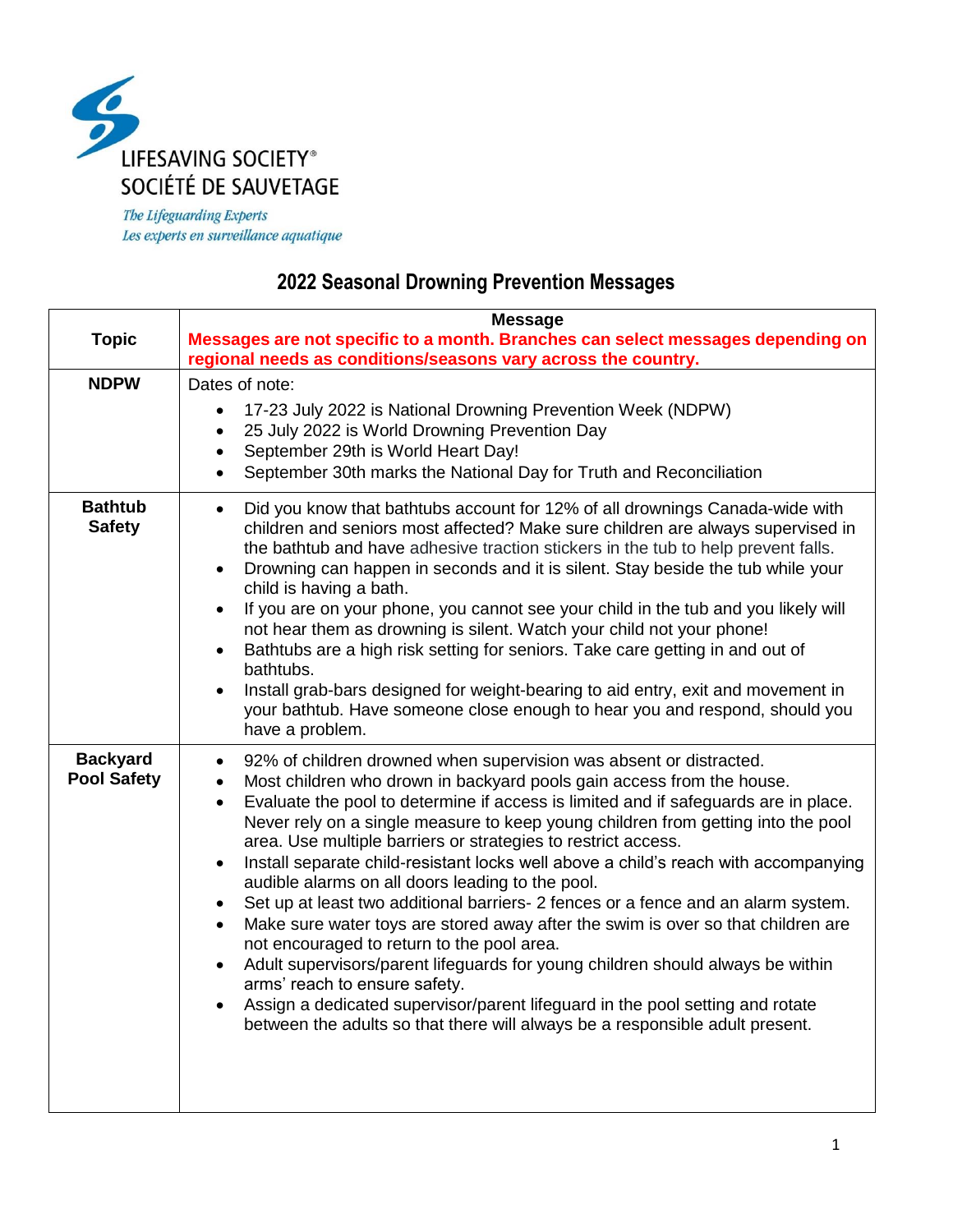| Learn to<br><b>Swim</b>            | Learning to swim is an important life skill, especially in Canada with our<br>abundance of lakes and rivers.<br>Learning to swim requires instruction, go to your local pool to register for lessons<br>$\bullet$<br>Basic swimming ability is a requirement of any meaningful attempt to eliminate<br>$\bullet$<br>drowning in Canada.<br>At a minimum Canadians should be able to achieve the Lifesaving Society's Swim<br>to Survive standard in order to survive an unexpected fall into the water - roll into<br>deep water, tread water for 1 minute and swim 50 metres with any stroke.                                                                                                                                                                                                                                                                                                                                                                                                                                                                                                                                                                                                                                                                                                                                                    |
|------------------------------------|---------------------------------------------------------------------------------------------------------------------------------------------------------------------------------------------------------------------------------------------------------------------------------------------------------------------------------------------------------------------------------------------------------------------------------------------------------------------------------------------------------------------------------------------------------------------------------------------------------------------------------------------------------------------------------------------------------------------------------------------------------------------------------------------------------------------------------------------------------------------------------------------------------------------------------------------------------------------------------------------------------------------------------------------------------------------------------------------------------------------------------------------------------------------------------------------------------------------------------------------------------------------------------------------------------------------------------------------------|
| <b>Cold Water</b><br><b>Safety</b> | People who fall into cold water usually drown before hypothermia sets in.<br>$\bullet$<br>Remember the numbers 1-10-1:<br>You have 1 minute to get your breathing under control. Keeping afloat and<br>$\circ$<br>breathing will be very difficult, concentrate on getting your breathing under<br>control, you can expect gasping to pass in about 1 minute.<br>During the next 10 minutes you will experience cold incapacitation. In an<br>$\circ$<br>attempt to preserve core temperature, the body will shut down blood flow to<br>the limbs, making it difficult to self rescue or even stay afloat.<br>After cold incapacitation, hypothermia will finally start to set in but you can<br>$\circ$<br>expect that will take about 1 hour to become unconscious and still longer<br>before you succumb to hypothermia.                                                                                                                                                                                                                                                                                                                                                                                                                                                                                                                       |
| <b>Ice Safety</b>                  | No ice is without some riskminimize your risk!<br>$\bullet$<br>It is critical that the ice quality or type of ice is evaluated before your travel.<br>$\bullet$<br>Clear, hard, new ice is the only kind of ice recommended for travel.<br>Avoid:<br>$\circ$ Areas where there is slush on the ice<br>o Open holes or open water<br>$\circ$ Ice on or near moving water (i.e. rivers, currents)<br>$\circ$ Ice that has thawed and refrozen<br>o Pressure ridges<br>Risk factors that weaken or "rot" ice:<br>$\circ$ Currents or wind action can shift entire ice sheets and create pressure ridges<br>or weak points<br>○ Sudden temperature changes can cause ice to crack or split into layers<br>$\circ$ Snow on ice acts as a blanket to prevent hardening of ice<br>o Pressure ridges due to wind or current pressure<br>Keep away from unfamiliar paths or unknown ice, and avoid travelling on ice at<br>night.<br>Never alone. A buddy may be able to rescue you or go for help in case you get<br>into difficulty.<br>Before you leave shore inform someone of your destination and expected time of<br>return.<br>Wear a thermal protection buoyant suit to increase your chances of survival if you<br>go through the ice. If you do not have one, wear a lifejacket over an ordinary<br>snowmobile suit or layered winter clothing. |
| <b>Spring Thaw</b>                 | In the Spring you can easily get carried away!<br>Spring thaw is a dangerous time because melting snow and rain makes river<br>water rise and run fast.<br>Cold moving water can be an adventure for children $-$ a potentially fatal attraction<br>when they slip on a muddy river bank or it gives way under their feet.                                                                                                                                                                                                                                                                                                                                                                                                                                                                                                                                                                                                                                                                                                                                                                                                                                                                                                                                                                                                                        |